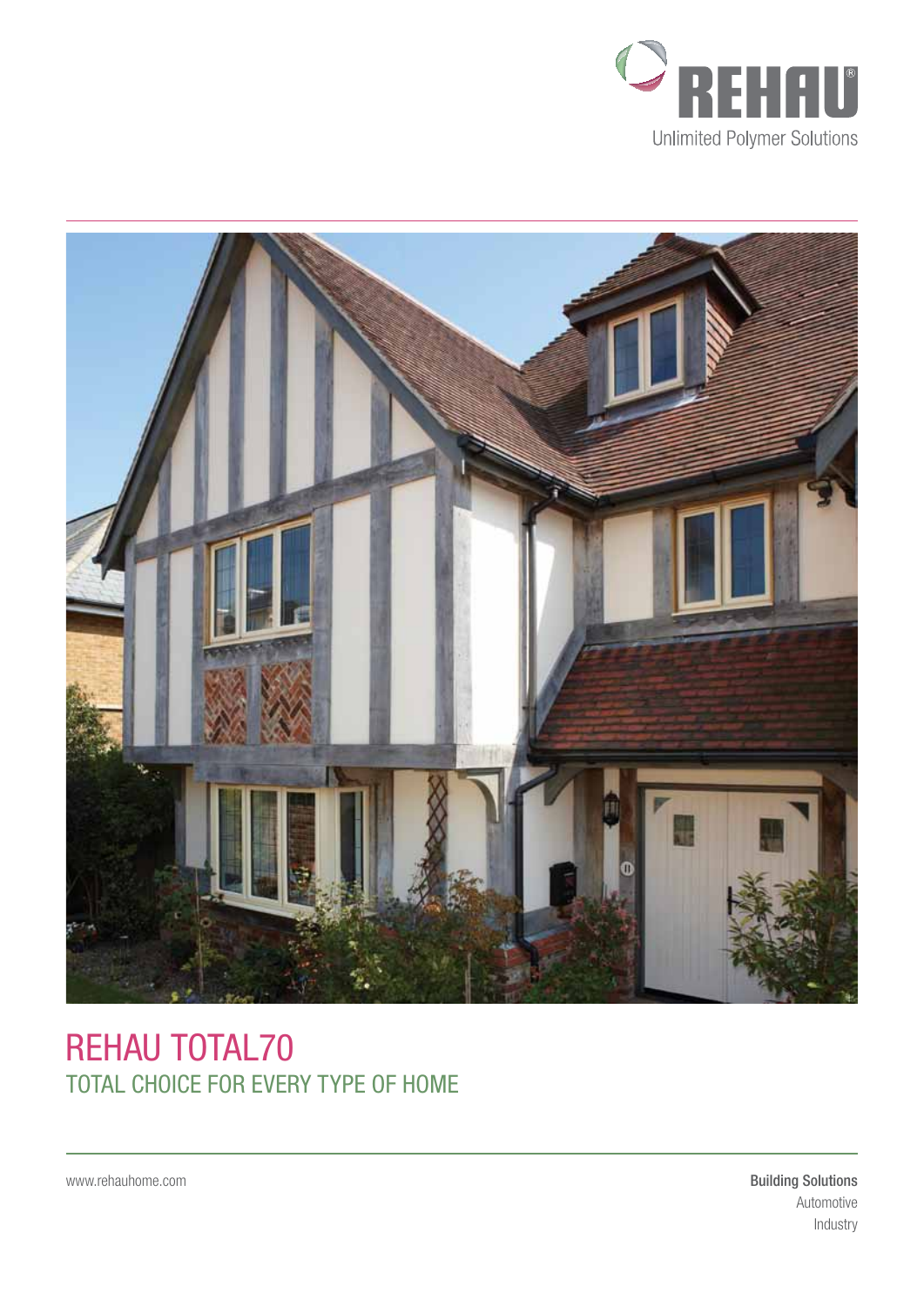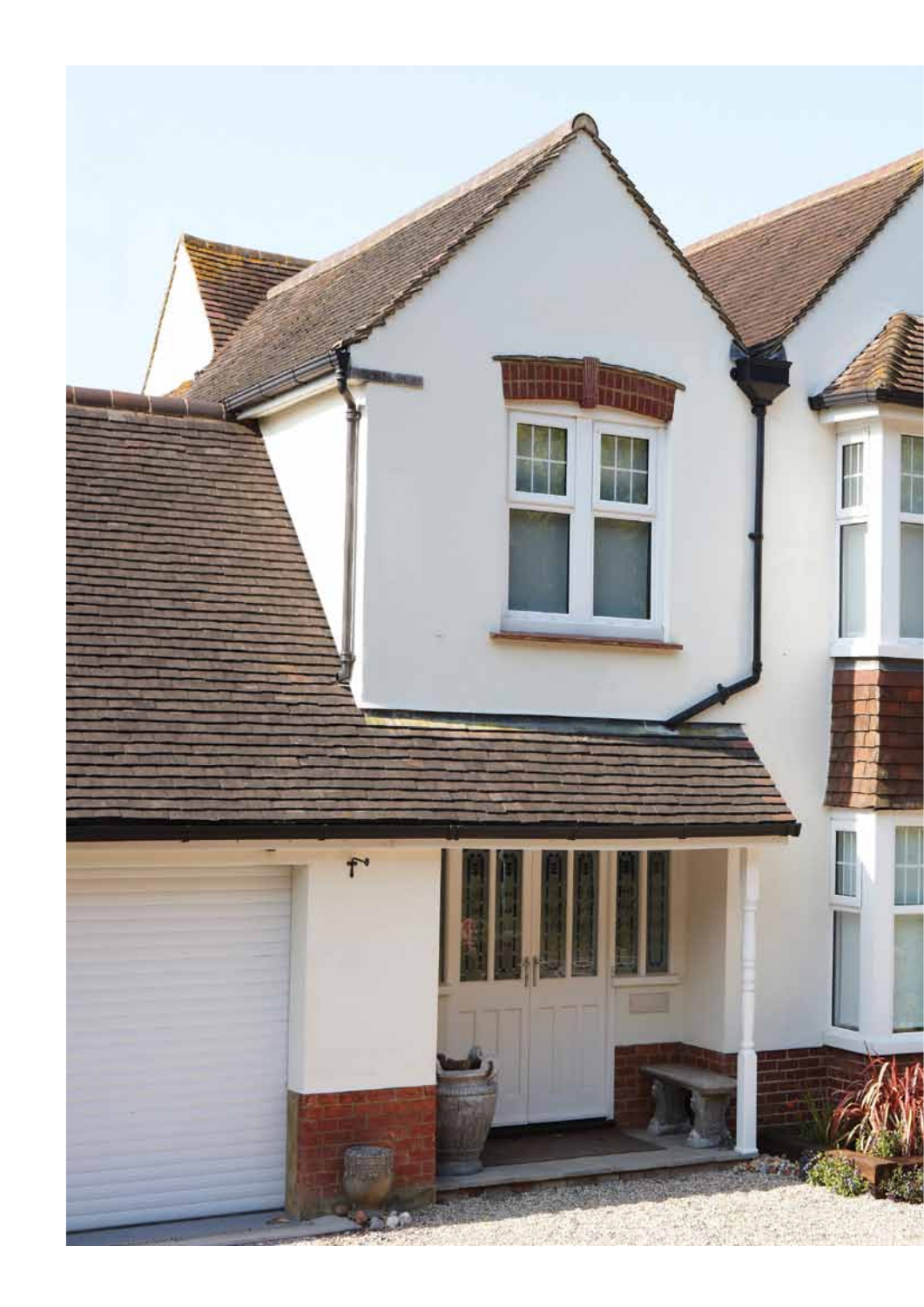

REHAU is the premium worldwide brand supplying polymerbased windows, doors and conservatories to professional fabricators and installers. Our products are market leaders and are unrivalled in quality, technological innovation and exceptional design.

REHAU TOTAL70 window and door systems are designed to meet the requirements of any type of property.

Our 70mm window and door system offers a range of styles crafted using PVCu which guarantee maximum energy efficiency and performance for your investment.

There are two aesthetic options to choose from in our casement window range. REHAU TOTAL70c is our chamfered system, REHAU TOTAL70s our fully sculptured system.

The range of styles then moves on to REHAU TOTAL70R which is a reversible window system and REHAU TOTAL70MF is our system for multi-fold doors.



REHAU TOTAL70 Chamfered System



REHAU TOTAL70 Sculptured System



REHAU TOTAL70 Reversible System



REHAU TOTAL70 Multi-fold Door System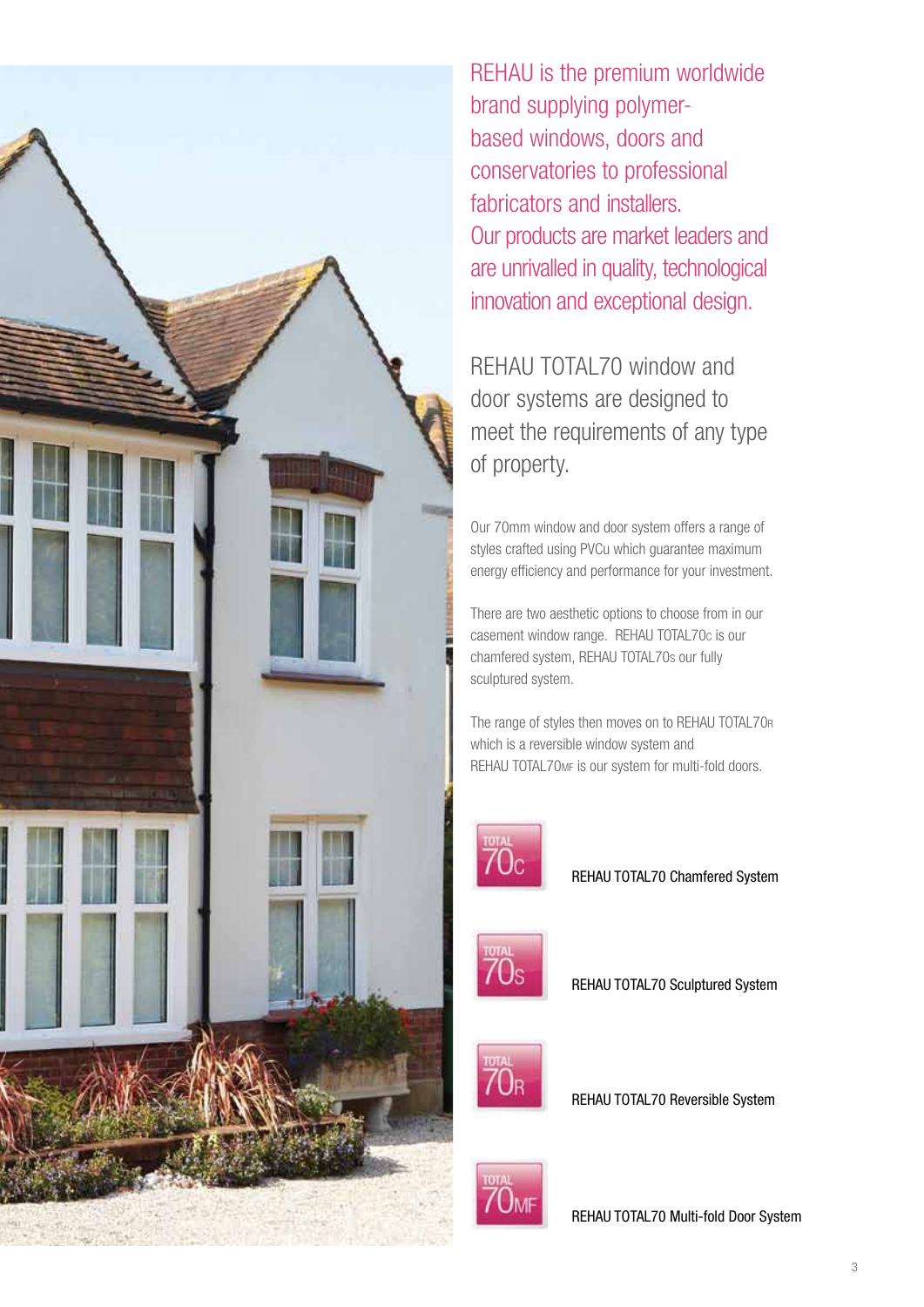# REHAU TOTAL70 all the benefits without compromise

Smart technology achieves greater energy efficiency for your home. Our multi-chamber design significantly reduces heat loss and keeps out draughts.

### Energy efficiency

For excellent thermal properties and to achieve greater energy savings, REHAU TOTAL70 window systems easily achieves an A rating, the highest possible Window Energy Rating (WER) for thermal efficiency. The more efficient your home, the more you save. REHAU TOTAL70 windows and doors will comply with and exceed Part L Building Regulations\*. For windows this requirement is an overall U-Value of 1.6 W/m<sup>2</sup>K and for doors 1.8 W/m2 K. REHAU TOTAL70 can achieve U-Values of 0.8 W/m2 K using triple glazed Argon sealed units. This means that the systems are suitable for Passivhaus standard - currently the most energy efficient specification for a building throughout Europe.

#### Noise reduction

Double & triple glazed sealed units considerably reduce outdoor noise levels, allowing you to relax in the peace and quiet of your home.

#### Safety and security

REHAU TOTAL70C & REHAU TOTAL70S window and door systems can achieve the British Standard BS7950 and PAS 23/24 security standards.

#### Low maintenance

Our systems contain a unique compound with a smooth gloss finish – guaranteeing they retain their pristine appearance. It also means they will never warp, rot or need painting.

\* Building Regulations October 2012

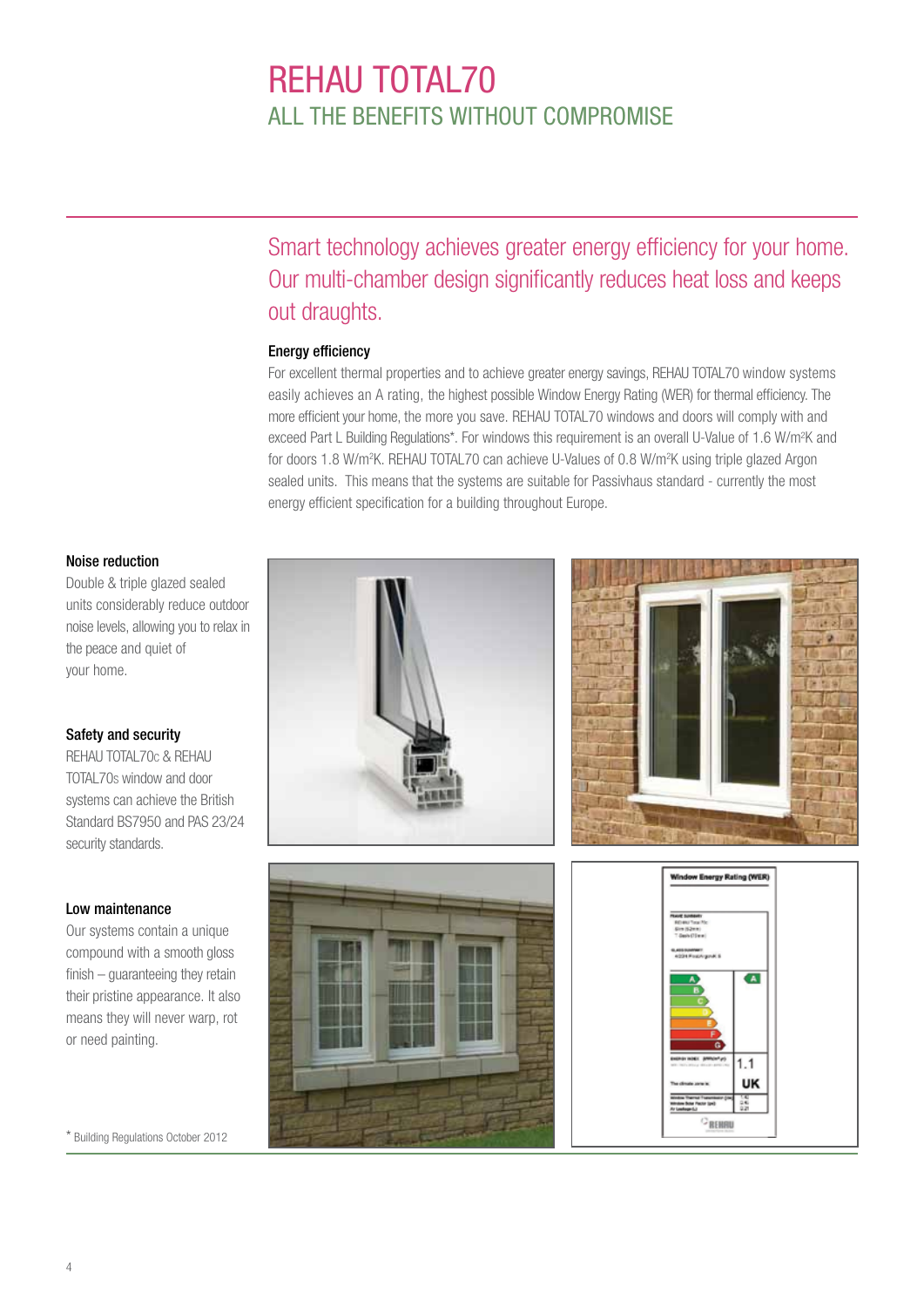## REHAU TOTAL70 colour and choice for your home



### PVCu windows and doors don't have to be white - choosing REHAU for your home opens up a world of colour and choice which will complement your style of property perfectly

If you like the look of traditional painted windows but want the benefits of PVCu and double or triple glazing then you'll love REHAU's fantastic range of coloured profiles. We can offer you a choice of two different types of colour applications, laminate foil and Acryl II coating, to suit any age or style of property.

With our laminate PVCu the colour and finish options are vast complementing both the exterior and interior of your home - you can choose one colour and finish for the outside and a totally different one for the inside. Over 20\* laminate options include an attractive range of woodgrain effect finishes and strong contemporary and traditional colours such as Chartwell Green, Irish Oak and Anthracite Grey.

All laminate finishes carry extensive guarantees and are well proven for high performance and longevity in all types of weather conditions and all areas, without colour deterioration or fade. The laminates are also durable and can be easily cleaned for long lasting visual appeal.

Our Acryl II coating system offers over 150 RAL colours with a beautifully smooth finish. The finish has an impeccable pedigree having originally been developed many years ago by the REHAU Automotive division to produce colour matched bumpers for prestige cars such as Mercedes, BMW and Jaguar.

Whichever option you choose you can be assured that your windows, doors or conservatory will beautifully enchance your home for years to come.





*\*Some colour options may have extended lead times - please check with your supplier*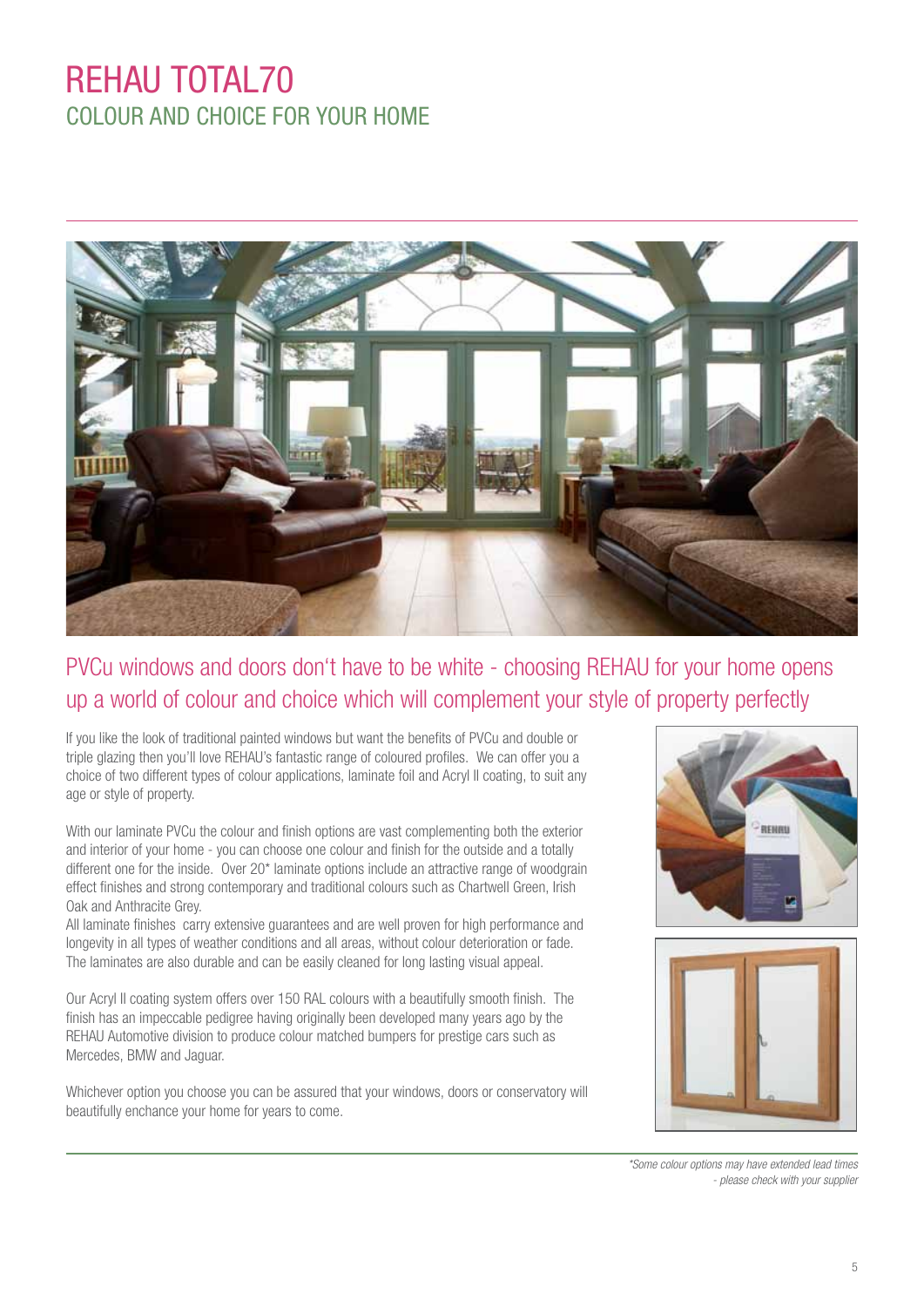



#### REHAU TOTAL70C is our original 70mm Chamfered window and door system but now with added multi-chambered profiles

This enables maximum thermal efficiency for windows without the need for more expensive glass, making them more cost effective and giving you even more savings on your energyl bills. This system is available in French and casement windows, tilt & turn windows, horizontal pivot windows and bay and bow windows. Also, a choice of door styles such as residential, tilt/turn patio doors and French doors. Our chamfered system is simple yet elegant, helping to create beautiful contemporary frames for your home.





REHAU TOTAL70S has been created with fully Sculptured profiles, offering heightened style to both modern and traditional properties.

This system will appeal to anyone wanting a sympathetic replacement for timber windows with its decorative sculptured edge providing attractive, ornate detail, restoring character to older properties and introducing sought-after features to newer ones. The system is available in a range of window styles including French and casement windows, tilt & turn windows and bay and bow windows. Also, a choice of door styles from residential to tilt/slide patio doors and French doors.





REHAU's TOTAL70R Reversible window system has been designed to ensure a high specification in both quality and performance.

Our new multi-chamber profiles ensure improved thermal performance, with an 'A' window energy rating being easily achieveable. Traditionally the reversible window system was developed to allow for easy cleaning especially for windows that were hard to reach on the outside and originally the window was more common in high rise buildings. However, the REHAU TOTAL70R Reversible window is designed with a flush fitting sash and frame for a very contemporary look in any home.





#### The REHAU TOTAL70MF Multi-Fold door boasts superior design and engineering, achieving outstanding versatility to open up your home.

Whether for domestic or commercial applications, the multi-facet panes of the REHAU TOTAL70MF Multi-Fold door fold back to allow the widest aperture, offering unrestricted access. With the REHAU TOTAL70MF Multi-Fold door you can choose the number of panes to suit your needs, dependent on the size of the opening, with up to a maximum of 7 panes. The master door can be located on the right or left side, offering total flexibility.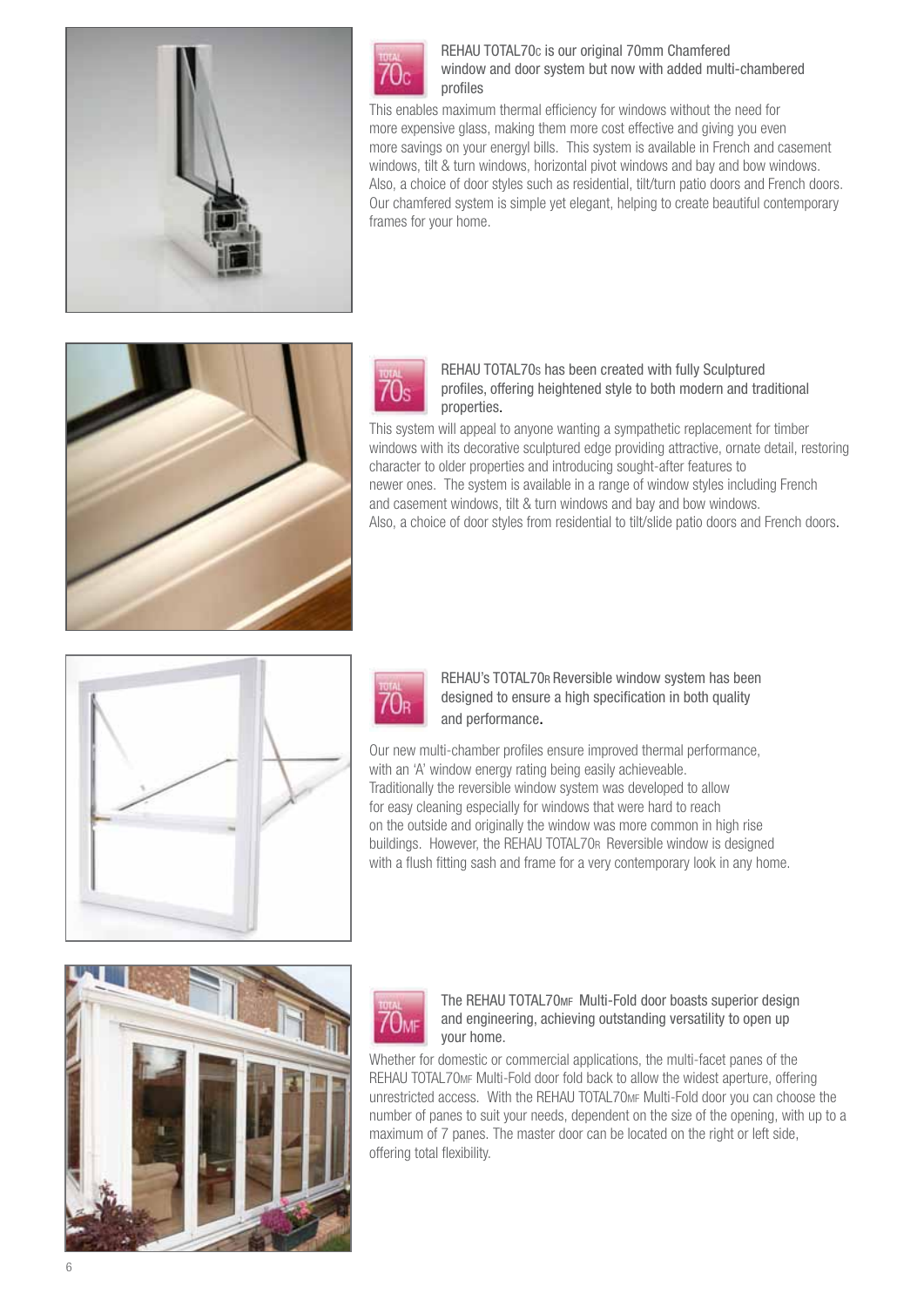## REHAU TOTAL70 VERSATILITY AND STYLE





REHAU TOTAL70 for technological innovation and exceptional design